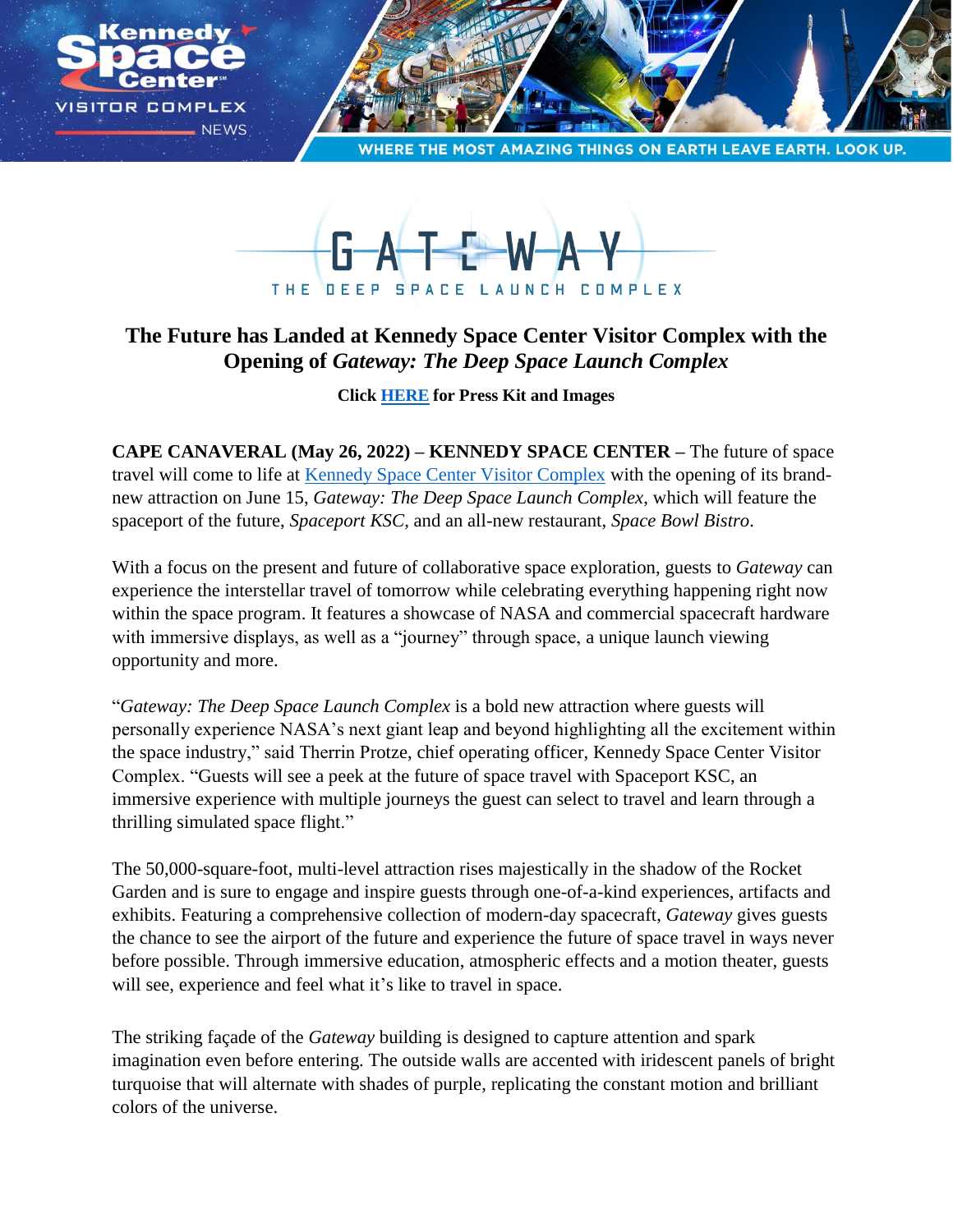Upon entering *Gateway*, "space travelers" are greeted with a futuristic design setting the stage for their journey. Visitors are surrounded by actual flight flown artifacts and full-scale models, placed around the floor and suspended from above to allow 360-degree viewing and interaction. They include:

- Aerojet Rocketdyne RL10 Upper-stage Rocket Engine
- Boeing Crew Space Transporation-100 Starliner Mock-Up Capsule (full-scale engineering model)
- Boeing Spacesuit
- Boeing Starliner Simulator (full-scale model)
- LIFE Habitat Cut-Away (scale model)
- Lockheed Martin Space Habitat (full-scale mockup)
- NASA Space Launch System (SLS) rocket (scale model)
- Orion Exploration Flight Test-1 Capsule (flight flown)
- Orion Heatshield Tiles
- Sierra Space Dream Chaser (full-scale model)
- Sierra Space Shooting Star<sup>™</sup> (full-scale model)
- SpaceX Cargo Dragon COTS-2 (flight flown)
- SpaceX Falcon 9 booster, officially known as Booster B1023 (flight flown)
- United Launch Alliance Atlas V rocket (scale model)
- United Launch Alliance Delta IV Heavy rocket (scale model)

In addition to offering a "nose-to-nose" view of the SpaceX Falcon 9 booster, *Gateway's* second floor features a 30-foot, floor-to-ceiling Robotic Space Explorers Interactive Wall with interactive, touchscreen displays, where guests can learn about 40 different satellites and probes in space. Guests can also visit the HoloTube presentation station to learn about the high-powered James Webb Space Telescope by manipulating holographic imagery, video and animation through a touchscreen kiosk.

At *Spaceport KSC*, guests are transported to an airport of the future, hearing the atmospheric airport chatter and seeing distant views of active launches and landings through the galactic spaceport windows. The main concourse showcases destination, departure and arrival information. Guests then board "spaceships" – in the form of a two-story, motion theater – for one of four journeys: Cosmic Wonders, Daring Explorers, Red Planet or Uncharted Worlds. Each distinct destination allows for the possibility of a different experience with each visit.

Plus, guests can refuel their energy at *Space Bowl Bistro*, a new restaurant featuring Bistro Bowls, including refreshing acai bowls and choose-your-protein savory bowls. Choices range from quinoa, rice, greens and noodle bases to proteins – including barbecue short rib, marinated ahi tuna, jackfruit, and more. It also offers a selection of soft drinks, as well as coconut water, coffee, tea and domestic beer.

For more information, visit [www.kennedyspacecenter.com/landing-pages/gateway.](https://www.kennedyspacecenter.com/landing-pages/gateway)

## **About Kennedy Space Center Visitor Complex**